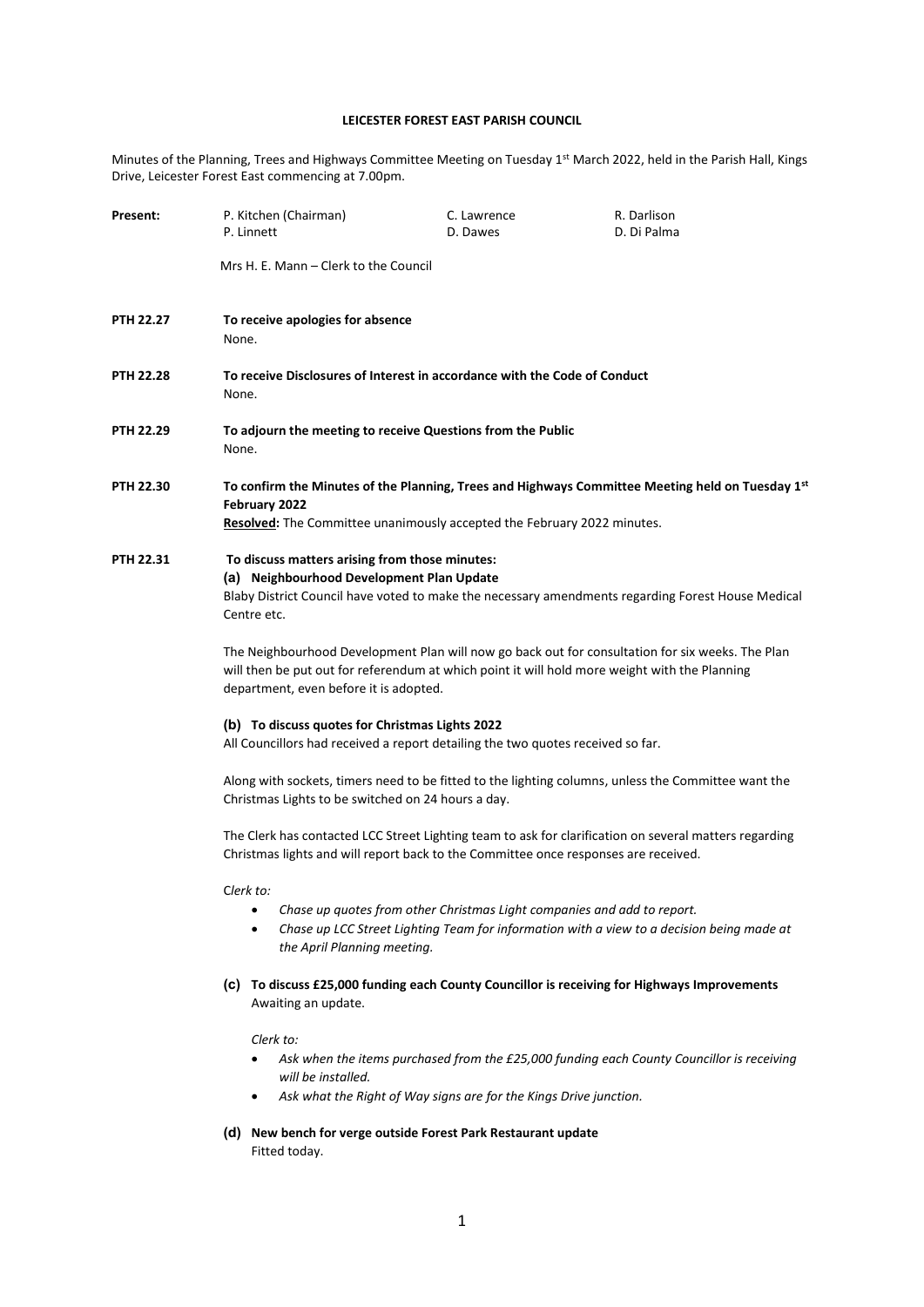## **(e) To discuss email received 07.12.2021 from Highways Priorities team regarding accident on Warren Lane**

Bosworth Academy use Orbit and G.H. Watts for school buses.

*Clerk to obtain more info regarding school bus companies who drop students off on Warren Lane and ask for the bus stop to be moved.*

- **(f) To ask Forest Park Restaurant to ask if they would be willing to host a new noticeboard update.** *Clerk to:*
	- *Add in LiFE Magazine residents if a noticeboard outside the Forest Park restaurant would be welcomed.*
	- *Add 'noticeboard outside of Forest Park restaurant' to the September 2022 Planning agenda (for review in six months' time).*

## **(g) To discuss Green Fox's proposed community run Electric Car Club**

The Committee decided not to proceed any further with Green Fox's Electric Car Club initiative.

*Clerk to remove Green Fox's proposed community run Electric Car Club from agenda.*

## **PTH 22.32 To discuss Planning Applications:**

**(a) 22/0057/NMAT – Lubbesthorpe – non-material amendment to outline planning permission 11/0100/1/ox seeking to change the description of development to incorporate the words 'with the provision of care' after 'residential uses', to alter the schedule of development to provide for a 66-bed care home facility at the local centre 01 to replace the envisaged 40 residential dwellings, and to relocate the proposed health centre from the district centre to the local centre 01**

No Comment.

- **(b) 21/1227/HH - 210 Hinckley Road – further information received** No Comment.
- **(c) 22/0019/NMAT – land at Ratby Lane – non-material amendment to 19/0751/FUL – side windows to be installed** No Comment.
- **(d) 22/0072/HH – 15 Plough Close – single storey rear extension** No Comment.
- **(e) 21/1482/CLP – 15 Plough Close – loft conversion with flat roof dormer to rear elevation and 4x rooflights to front elevation** No Comment.
- **(f) 21/1505/FUL – 193 Hinckley Road – demolition of existing dwelling and erection of 2.5 storey replacement dwelling and associated works** No Comment.
- **(g) 22/0001/HH – 28 Acres Road – 2 and single storey side and rear extensions and associated alterations** No Comment.
- **(h) 22/0021/HH – 11 Cox Meadow – single storey rear extension** No Comment.
- **(i) 22/0053/HH – 1 Packer Avenue – single storey side and rear extension** No comment.
- **PTH 22.33 To discuss Planning Decisions made: (a) 21/1426/HH – 96 Forest house Lane – single storey front extension – GRANTED**